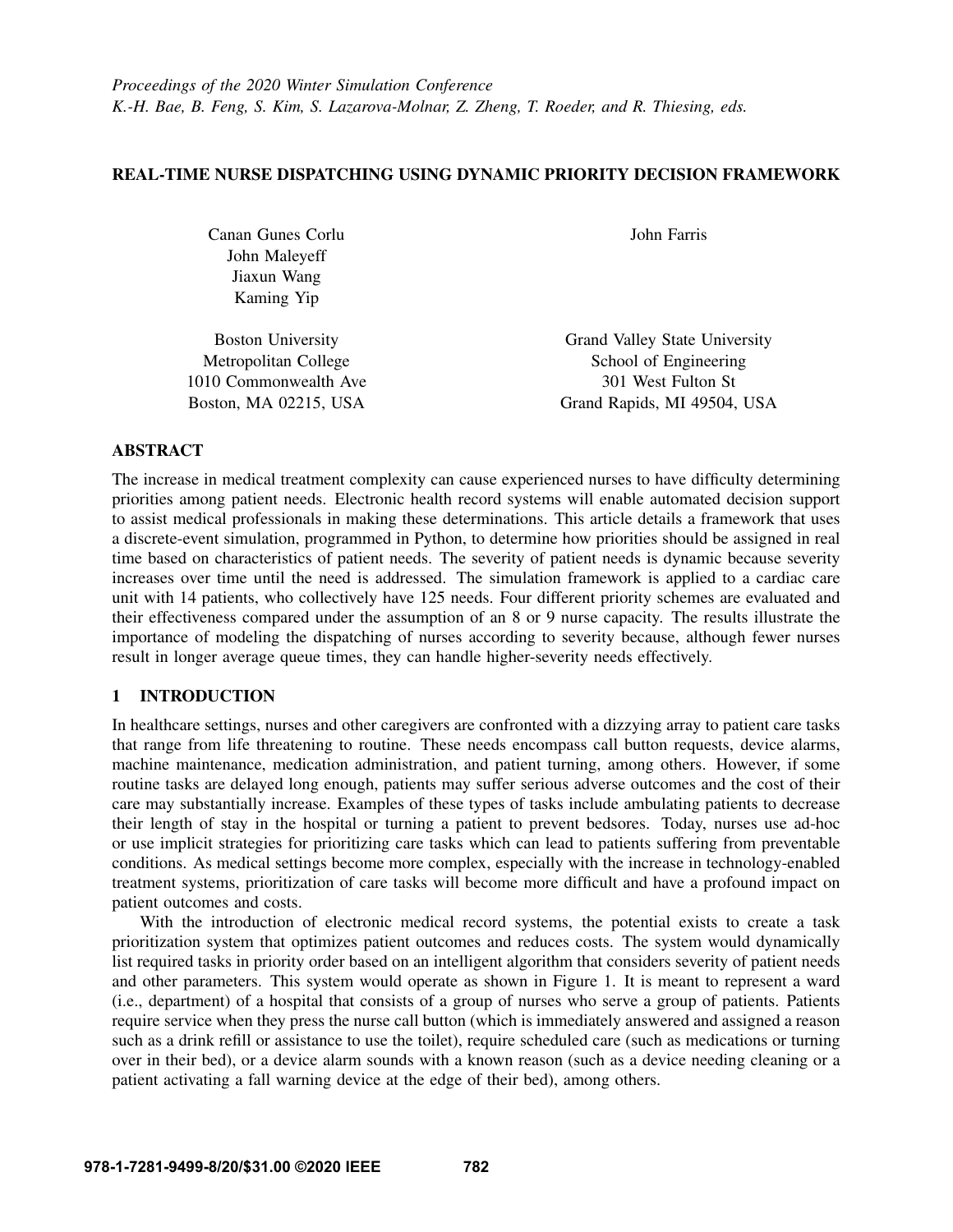This paper aims to develop a methodology for a decision support system (DSS), which assigns medical personnel to tasks that have time-dependent severities. A tool was developed to evaluate alternative priority assignment systems. This work included modeling of time-dependent severity functions and parameter estimation, along with the development of a discrete-event simulation to determine how priorities should be assigned in real time based on characteristics of patient needs. The main challenge was to model dynamic priorities that will change while a patient's need waits in a queue until the need is addressed. Various priority schemes were evaluated using input from an experienced nurse practitioner. We organize the remainder of this paper as follows. Section [2](#page-1-1) presents the related literature. Section [3](#page-3-0) details the methodology behind the severity profiles and the discrete-event simulation. Section [4](#page-6-0) presents the determination of parameters for the severity functions and results of the simulation analysis that compares priority schemes. Section [5](#page-8-0) concludes with future research directions.



<span id="page-1-0"></span>Figure 1: Priority dispatching framework.

## <span id="page-1-1"></span>2 LITERATURE REVIEW

Although the job of a registered nurse is fast-paced with unpredictable and heavy cognitive work loads, the few studies of interruptions and multitasking in health care have focused on physicians [\(Kalisch and](#page-10-0) [Aebersold 2010\)](#page-10-0). [Sir et al. \(2015\)](#page-11-0) designed patient classification systems, which are commonly used in nursing units to assess how many nursing care hours are needed to serve patients. [Bagheri et al. \(2016\)](#page-9-0) proposed a stochastic optimization model for nurse scheduling that accounts for uncertainties in the demand and stay period of patients over time. [Kang et al. \(2010\)](#page-10-1) investigated alternative policies for dispatching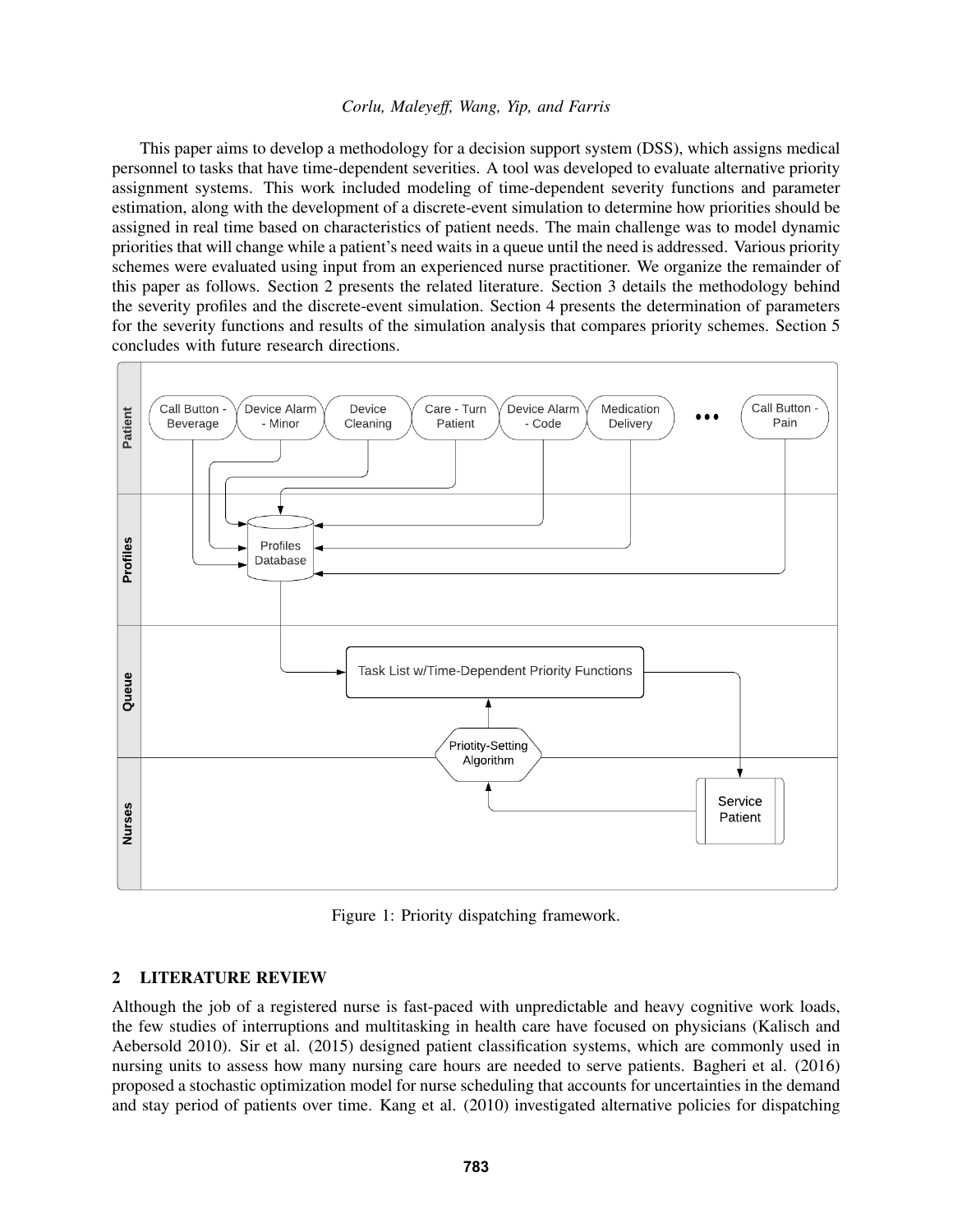ambulances to multiple call-types with priorities designed to maximize expected survival rates. [Najafi et al.](#page-10-2) [\(2014\)](#page-10-2) developed a dynamic model for dispatching and routing vehicles in response to a natural disaster that is capable of receiving updated information at any time and adjusting plans accordingly. The problem of continuous reallocation of patient responsibilities for nurses was addressed by [Klemets and De Moor](#page-10-3) [\(2015\),](#page-10-3) who developed a user-centered system using ubiquitous computing principles.

Queuing models have been applied extensively in healthcare settings. [Bahadori et al. \(\)](#page-10-4) used queuing models and simulation to show that patient waiting times can be reduced by multitasking and reallocating personnel to more time-consuming activities, such as filling prescriptions. [Belciug and Gorunescu \(2015\)](#page-10-5) considered resource allocation in a hospital by integrating a queuing system compartmental model and an evolutionary-based optimization at a geriatric department in the UK. [Vass and Szabo \(2015\)](#page-11-1) use a M/M/3 queue model to characterize the patient flow in the Emergency Department (ED) situated in Romania. Developing criteria for queuing system effectiveness has also been addressed by [Almehdawe et al. \(2013\),](#page-9-1) who used a Markov chain approach to model the interface between a regional emergency medical services provider and multiple EDs that serve both ambulance and walk-in patients. [Komashie et al. \(2015\)](#page-10-6) provided an integrated queuing model that links patient satisfaction, waiting time, staff satisfaction, and service time, while considering efficiency in a holistic care delivery setting.

Queuing models in healthcare and other settings often include priority-based queue disciplines. [Sze](#page-11-2) [\(1984\)](#page-11-2) described a queueing model of telephone operator staffing to reduce the cost of meeting its service criteria. [Zhang et al. \(2019\)](#page-11-3) provided a new patient queuing model with priority weightings to optimize an emergency department, including a case study to illustrate the practicability of the proposed model. [Hagen et al. \(2013\)](#page-10-7) examined several alternative queuing models for intensive care units including effects on wait times, utilization, return rates, mortalities, and number of patients served. Finally, a priority-based queuing model with a similar problem profile was developed by [Schmidt and Gazmuri \(2012\)](#page-11-4) to dispatch products from two depots to geographically distributed clients.

Decision support systems are used extensively in healthcare settings. The applications include general and specific clinical settings, including procedures involving in-flight medical emergencies [\(Sene et al.](#page-11-5) [2018\)](#page-11-5), identifying high readmission-risk patients [\(Huang et al. 2020\)](#page-10-8), finding interim housing [\(Rakes](#page-11-6) [et al. 2014\)](#page-11-6), proposing ventilator settings [\(Akbulut et al. 2014\)](#page-9-2), detecting diabetic retinopathy [\(Noronha](#page-10-9) [et al. 2013\)](#page-10-9), hypertension management in developing countries [\(Anchala et al. 2013\)](#page-9-3), medical personnel identification [\(Zaffar et al. 2016\)](#page-11-7), red eye detection (López et al. 2016), infectious disease diagnosis [\(Shen](#page-11-8) [et al. 2018\)](#page-11-8), and diabetes care management [\(Sim et al. 2017\)](#page-11-9).

Our approach creates a priority-dispatching methodology based on the severity of patient needs and other parameters. This approach requires the integration of an intelligent algorithm to inform nurses of required tasks and their relative priorities. Embedded methodologies in other DSS applications include text-mining [\(Huang et al. 2020\)](#page-10-8), and mixed-integer sequential goal programming modelling [\(Ang et al.](#page-9-4) [2018\)](#page-9-4). The use of these DSS applications reduced readmission [\(Huang et al. 2020\)](#page-10-8), reduced mistakes [\(Akbulut et al. 2014\)](#page-9-2), improved quality of care [\(Lin et al. 2011\)](#page-10-11), improved nurse scheduling [\(Ang et al.](#page-9-4) [2018\)](#page-9-4), and improved job satisfaction [\(Kihlgren et al. 2016\)](#page-10-12).

Simulation approaches have been used to support scheduling decisions in healthcare settings, with many of them applied to EDs. [Prabhu et al. \(2019\)](#page-10-13) used a simulation model to test various physician to patient assignment policies to minimize the number of information handoffs and to reduce the workload at the end of a shift. [Swan et al. \(2019\)](#page-11-10) compared a pod system to a unit-based design in an ED using a discrete-event simulation, showing that pod system maintained clinical quality while increasing resource utilization and maintaining patient flow requirements.

Simulation models have also been used to evaluate a system's sensitivity to changes in the input parameters in an ED [\(Furian et al. 2019\)](#page-10-14). Garcia-Vicuña et al. (2019) applied a "management flight simulator" to support better admission and discharge discharge and admission processes. [Tako et al. \(2019\)](#page-11-11) used simulation to evaluate the effectiveness of integrated community-based health and social care services. [Pepino et al. \(2015\)](#page-10-16) proposed a prototype simulation of a hospital ward that evaluates task distribution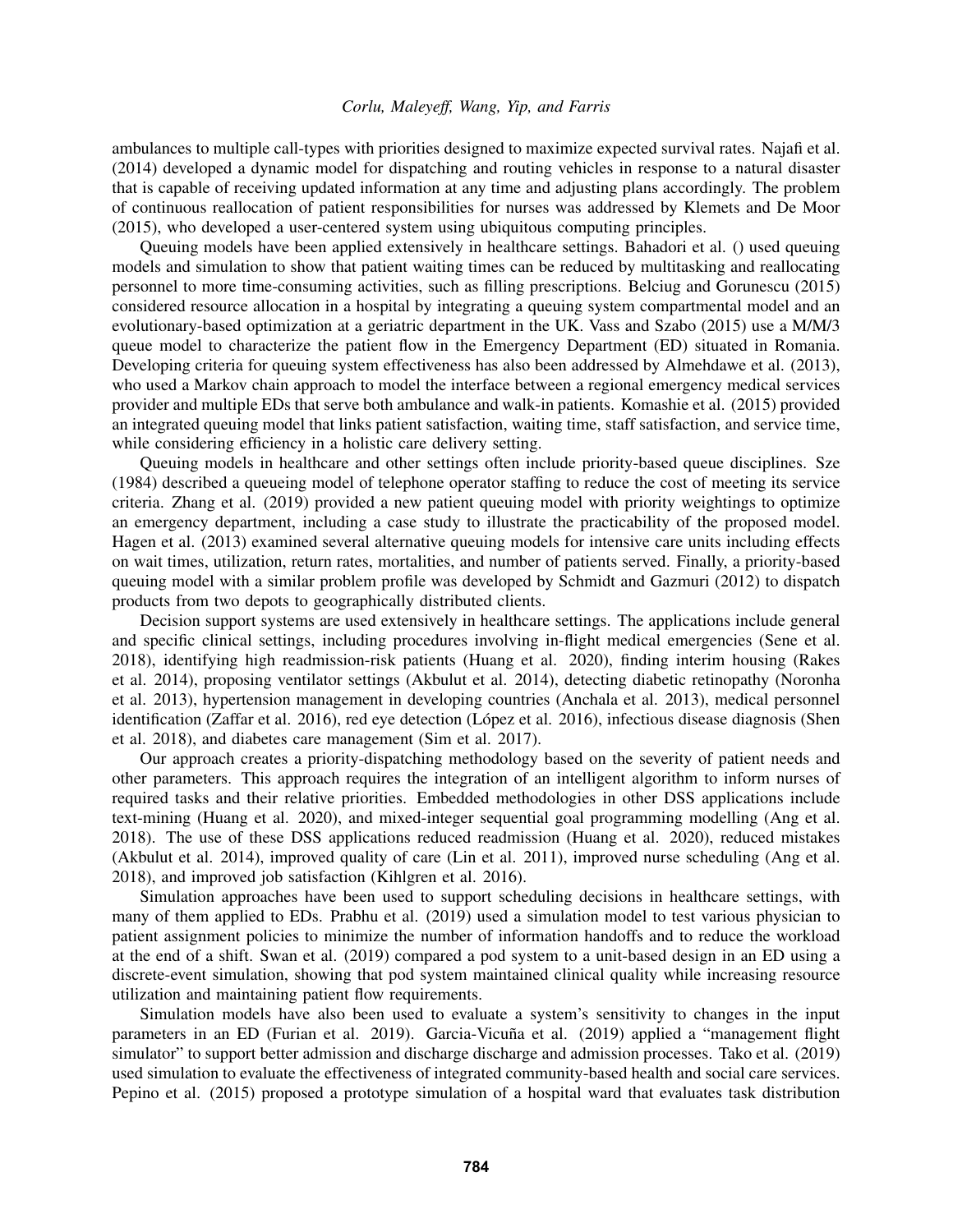among nursing and other clinical personnel. [Walker et al. \(2015\)](#page-11-12) developed a simulation for planning the schedules of providers and the appointment for patients.

Simulation models can also help support real time decision making. [Morrice et al. \(2018\)](#page-10-17) used simulation to design a worklife integrated practice unit that treats various medical issues and determines patient appointment schedules. [Ceresoli and Kuhl \(2018\)](#page-10-18) developed a generalized simulator to analyze alternative outpatient healthcare clinic designs. [Berg et al. \(2018\)](#page-10-19) presented a discrete-event simulation model based on the daily operations of an outpatient clinic where multiple specialties share resources including support staff, exam rooms, and ancillary providers.

# <span id="page-3-0"></span>3 METHODOLOGY

A discrete-event simulation model that mimics a hospital ward was created. In this setting, a group of nurses provide care to each patient in the ward without being assigned to a specific patient. Inputs include patient needs that require one of the nurses to complete. Some tasks, such as the administration of medications, must take place within a certain time frame and other tasks, such as machine alarms, will occur at random times. Available resources consist of nurses who would accomplish the required tasks. Task completion times have random duration, with distributions based on collected or published data. Tasks are dispatched according to a set of priority-based rules that include the severity of each patient's need.

# 3.1 Severity Profiles

The system includes a set of time-dependent severity profiles based on various patient types, as illustrated in Figure [2.](#page-3-1) Each profile is flexible to account for specific severity levels for events. Each patient need starts with a severity  $S_0$ . This severity linearly increases to a severity of  $S_1$  at time  $T_1$ . The severity rating model is flexible, allowing for every type of severity. Some patient needs are initiated by the patient, for example when they press the nurse call button for assistance with sanitary needs. Other service needs are not initiated by the patient, such as when an elderly patient requires turning to avoid bedsores. In these cases, although a frequency of the service (e.g., every two hours) is known, the severity rating of the service need would be  $S_0 = 0$  (or 1) at the earliest practical time at which the patient can be turned (e.g., 90 minutes). Some service requests have a severity function that is constant over time. In these cases,  $S_0 = S_1$  and  $T_1 = 0$ .



<span id="page-3-1"></span>Figure 2: Severity model.

Several meetings were held with an experienced nurse who assisted with the quantification of severity ratings for the myriad of service types. They were asked to estimate severity at points in time based on the severity scale shown in Table [1.](#page-4-0) That is, they were asked to estimate the variables  $(S_0, S_1,$  and  $T_1)$  for a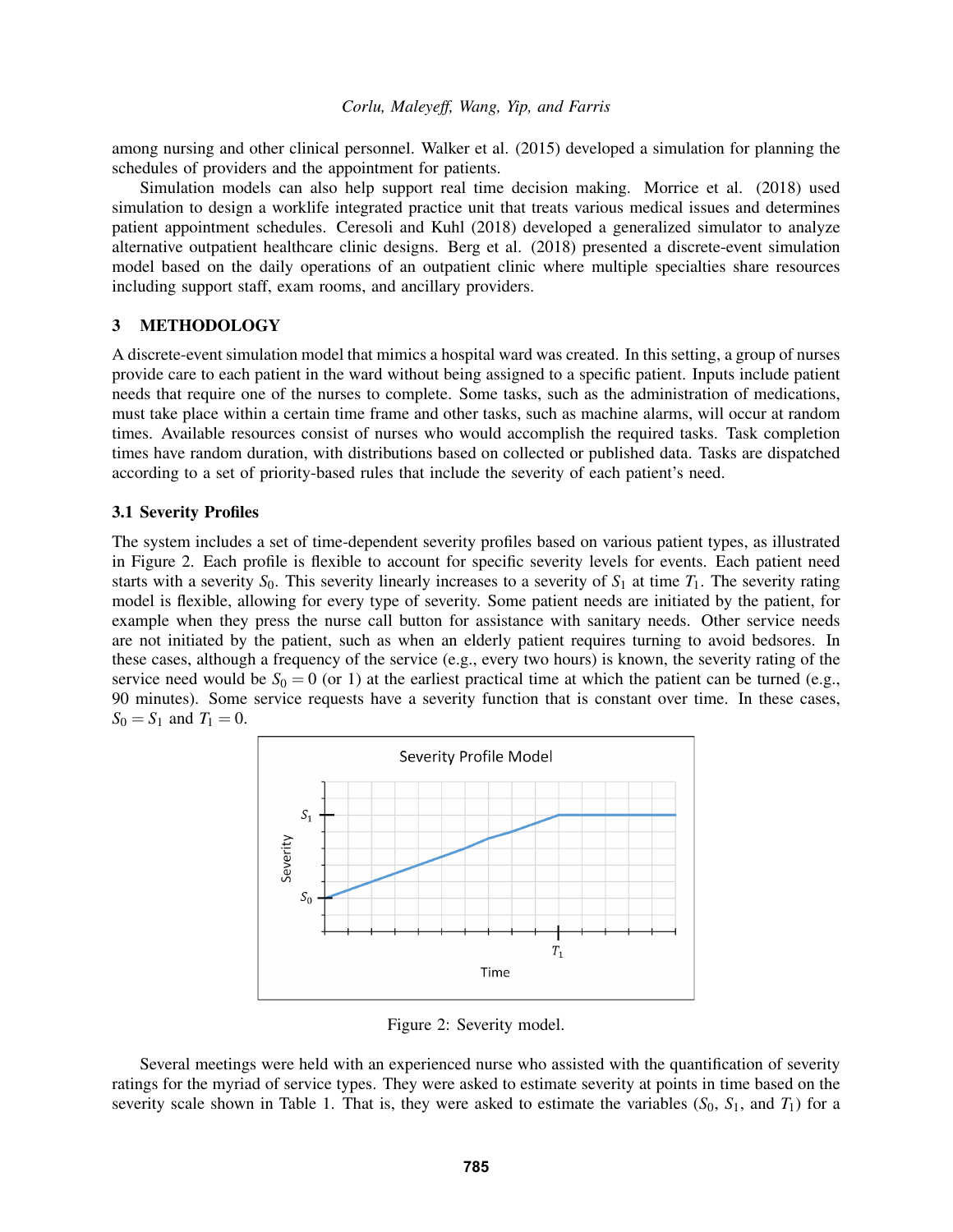variety of patient service needs. The data collected during these meetings are shown in the results section below.

| <b>Rating</b> | <b>Description</b>                  |  |  |  |  |
|---------------|-------------------------------------|--|--|--|--|
| 10            | Imminent Death                      |  |  |  |  |
| 9             | Serious Condition or Extreme Pain   |  |  |  |  |
| 8             |                                     |  |  |  |  |
| 7             | Major Condition or Severe Pain      |  |  |  |  |
| 6             |                                     |  |  |  |  |
| 5             | Moderate Condition or Moderate Pain |  |  |  |  |
| 4             |                                     |  |  |  |  |
| 3             | Minor Condition or Slight Pain      |  |  |  |  |
| 2             |                                     |  |  |  |  |
| 1             | Negligible Inconvenience            |  |  |  |  |

<span id="page-4-0"></span>Table 1: Severity definitions.

#### 3.2 Python Simulation

There are many complexities that preclude the use of a closed-form analytical model to determine the best priority dispatching scheme. In particular, patients have needs that vary from one another, depending on their age, condition, and recent treatments. Given the lack of a closed form analytical solution, a discrete-event simulation was created to mimic the operation of a typical hospital ward. The events triggering action include the arrival of a patient need and the completion of service. System state changes occur based on these events and are controlled by the priority dispatching scheme. A particularly-important complexity is the continuous changing of priority over time, even while the patient need is waiting in queue for service.

A flowchart illustrating the logical flow of the simulation code is shown in Figure [3.](#page-5-0) The simulation conforms to a general framework, where a set of nurses provide care for a group of patients. Patients vary in their specific needs, and therefore each patient-need combination would be considered an entity. For example, if the hospital ward includes 15 patients, of which 10 were elderly, then 10 patients would need to be turned about every two hours to prevent bedsores. As such, the queuing system includes a finite population of patient needs that re-occur periodically, some at random times and some at pre-determined frequencies.

The simulation is initiated with a internal storage consisting of *p* patient needs and *k* nurses. The first arrival for each of the *p* patient needs is then generated, including its arrival time and service time (the time-between-arrivals and service time parameters are taken from a database of patient need parameters). The main simulation loop starts with the determination of the next event - either a patient need "arrival" or a service completion "departure."

If the next event is an arrival, the logic checks to determine if all nurses are busy. If so, the entity is added to the patient need queue. If any of the nurses are idle (they are assumed to be interchangeable relative to their skill sets, so that each nurse can address any patient need), a nurse begins service delivery. In this case, the start time, end time, queue time duration, and system time duration are tabulated. The logic continues by determining the next event.

If the next event is a departure, the queue is checked. If the queue is empty, then the simulation logic determines the next event. If the queue is not empty, then the severity of each member of the queue is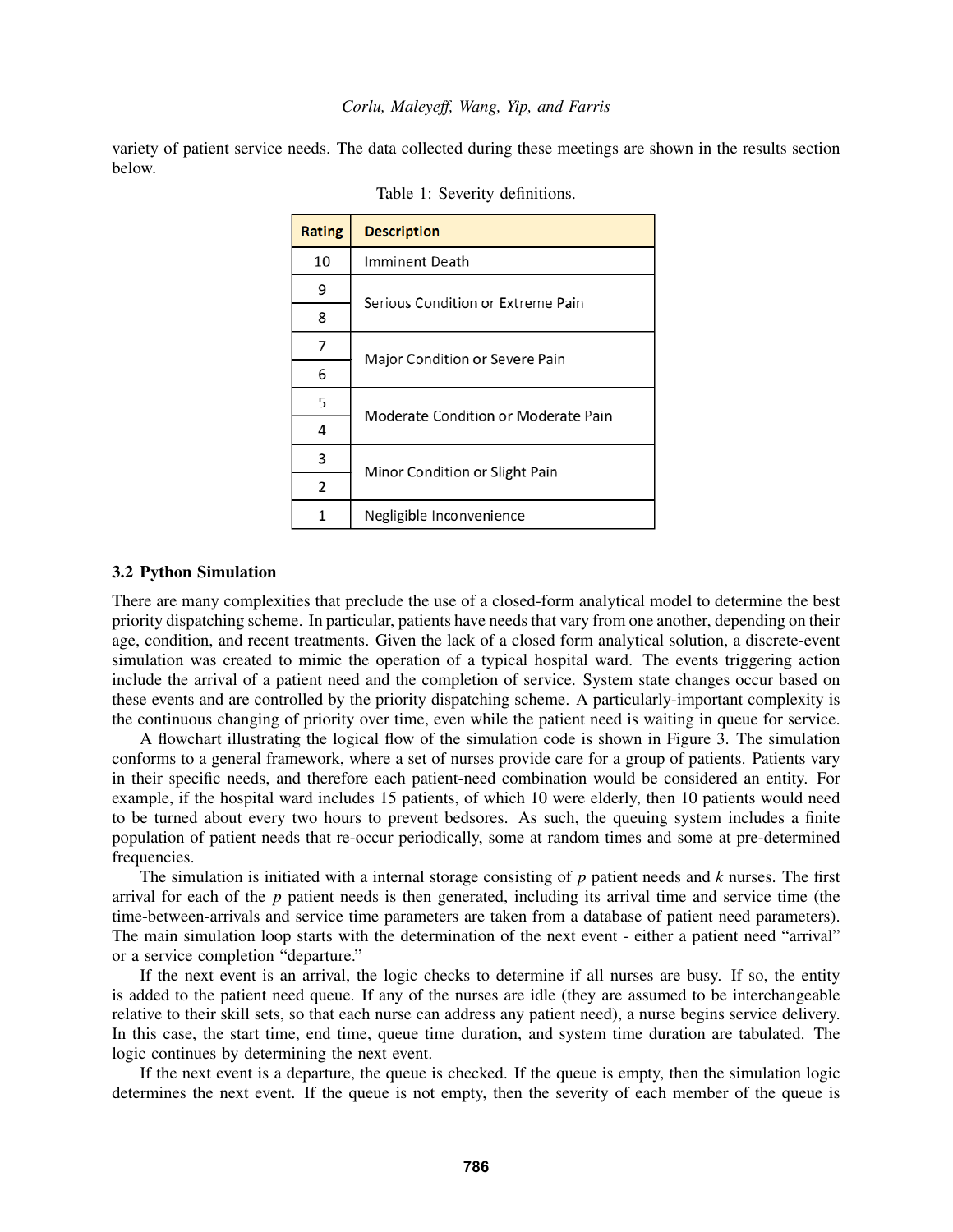*Corlu, Maleyeff, Wang, Yip, and Farris*



<span id="page-5-0"></span>Figure 3: Simulation flowchart.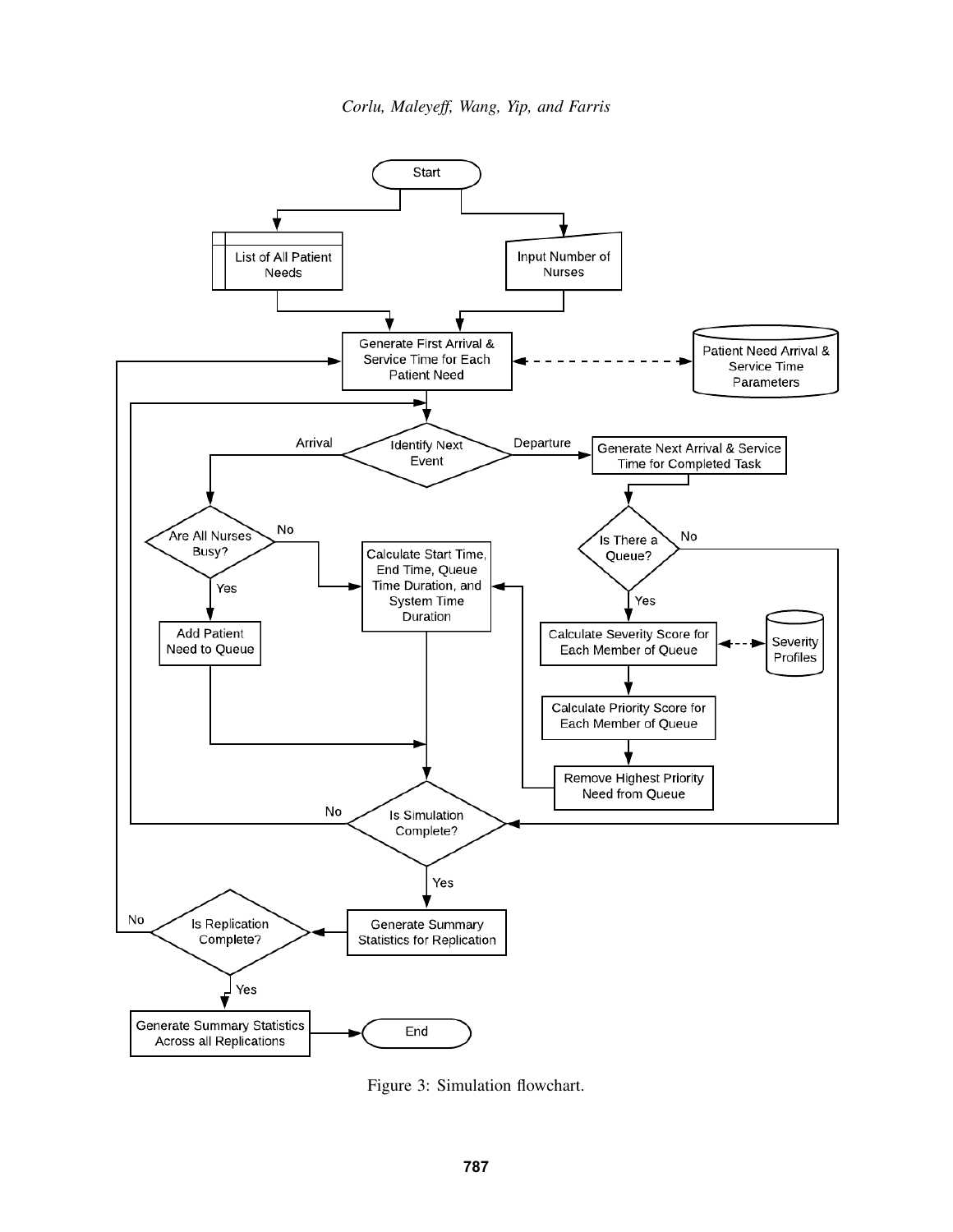calculated based on its time in queue and severity function model parameters. Based on this severity, a priority is calculated using a specific priority scheme (discussed in the results section below). The highest priority entity is taken off the queue and service begins. In this case, the start time, end time, queue time duration, and system time duration are tabulated. The logic continues by determining the next event.

The simulation continues until the target number of simulated arrivals occurs. A "warm-up" period is included to eliminate instability that can take place at the beginning of the simulation, and a "warm-down" period is also included at the end of the simulation. A fixed number of macro replicates are simulated. Then, all summary statistics are calculated and graphical results are presented for analysis. The simulation output includes the distribution of queue time, displayed as a histogram, time series plot, and box plot. It also includes numerical summaries, including the average, median, and 95th percentile of queue times. These statistics are shown for each patient need to facilitate the analysis of the systems performance according to the severity of each need.

## <span id="page-6-0"></span>4 RESULTS

Key results are described in this section. Although the simulation represents a general framework for many types of hospital wards, the remainder of this section applies the simulation to a cardiac care unit (CCU) at a medium sized hospital.

### 4.1 Parameter Determination

Consultation with an experienced nurse practitioner provided information concerning parameter estimation for severity functions. Parameters were estimated for a hospital's CCU, where results are shown in Table [2.](#page-7-0) In the table, "TBA" is the average time-between-arrivals, "Random?" asks if the TBA is constant or variable, "Min ST" and "Max ST" are the typical minimum and maximum service times, and the other table headings have previously been defined. An example of a constant TBA is a routine visits to rooms, while an example of a random TBA is initiation of the bed exit alarm. In the simulation, random arrivals are assumed to vary according to a Poisson process (hence, the TBA would be exponentially distributed), and the service time distribution is assumed to be a shifted gamma, where 90% of service times were assumed to fall between the minimum and maximum values.

Two important considerations were revealed during interaction with the nurse practitioner. First, the patient-condition interaction can effect many of the severity rankings. Severity parameters will be higher for patients suffering from certain serious conditions. Second, some patient needs, such as pain medication, should be flexible and vary by patient as well as over time. For example, a patient that does not respond well to medication after 30 minutes may be subjected to a more aggressive treatment (e.g., IV administration) than originally planned. This circumstance may impact how severity is quantified. In both cases, the simulation is easily setup to include severities specific to each patient. However, in the results that follow we used the parameters from Table [2.](#page-7-0)

#### 4.2 Simulation Results

To illustrate the operation of the simulation, inputs associated with the CCU were used. The simulation was developed in Python 3.7, a programming language that is offered free of charge by the Python Software Foundation. It incorporates packages NumPy, matplotlib, statistics, math, and sys. The NumPy random number generator is used to generate random numbers. It was run on a Lenovo ThinkPad Carbon X1 with Windows 10 Enterprise, Version 1903, OS Build 18362.900.

The number of micro-replications (i.e., iterations), macro-replications (i.e., replicates), and duration of warm-up period were chosen as follows. Welch's method [\(Welch 1983\)](#page-11-13) was used to identify the warm-up period duration. Based on an analysis of moving average plots of queue times, 1,000 iterations were removed from the beginning and the end of the simulation output data. By calculating the standard error of average waiting time across replicates, the number of replicates was set at 10, and the number of iterations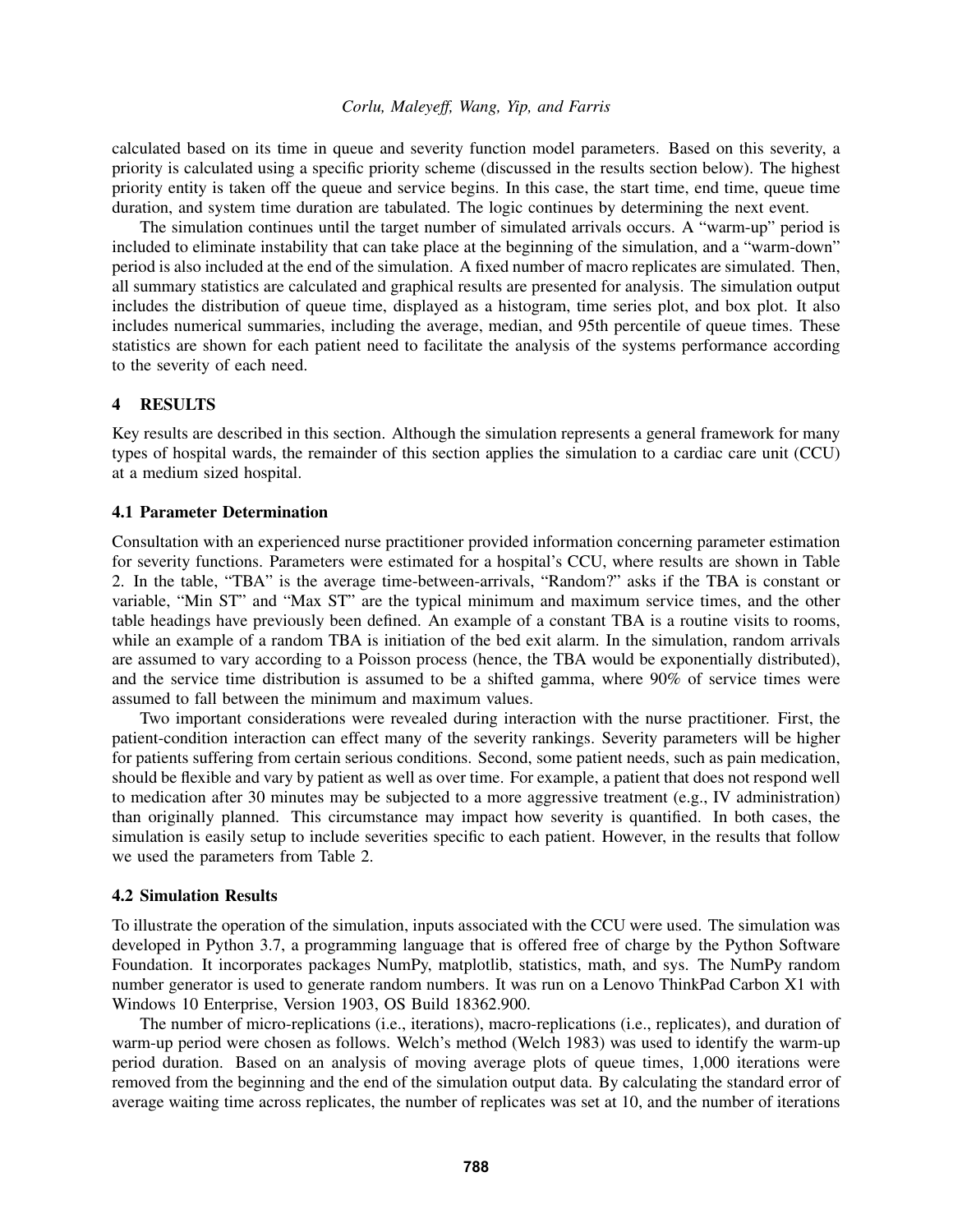| <b>Patient Need</b>            | Code      | <b>No. Patients</b> | <b>TBA</b> | Random? | <b>Min ST</b> | <b>Max ST</b> | $T_{1}$ | $S_0$        | $S_{1}$        |
|--------------------------------|-----------|---------------------|------------|---------|---------------|---------------|---------|--------------|----------------|
| Pain Medication                | Meds      | 10                  | 90         | no      | 5             | 10            | 150     | 5            | 7              |
| <b>Sanitary Assistance</b>     | Sanitary  | 10                  | 240        | ves     | 5             | 20            | 15      | 3            | 6              |
| Turn a Patient                 | Turn      | 10                  | 105        | no      | 10            | 20            | 150     | 1            | 5              |
| Finger Sensor (Oximeter)       | Oximeter  | 6                   | 720        | yes     | 5             | 8             | 30      | 2            | 4              |
| Cardiac Sensor                 | C-sensor  | 4                   | 600        | yes     | 3             | 5             | 10      | 6            | $\overline{7}$ |
| Respiratory (Rate) Sensor      | R-sensor  | 4                   | 720        | yes     | 5             | 10            | 15      | 3            | 5              |
| Bed or Chair Exit Alarm        | Bed alarm | 3                   | 600        | yes     | 5             | 15            | 0       | 9            | 9              |
| <b>Routine Visits to Rooms</b> | Visit     | 14                  | 75         | no      | 5             | 15            | 30      | 0            | 3              |
| Indwelling Catheter            | Catheter  | 4                   | 360        | yes     | 5             | 8             | 60      | 3            | 7              |
| <b>Eating Assistance</b>       | Eating    | 6                   | 240        | no      | 10            | 30            | 30      | 2            | 5              |
| <b>Bathing Assistance</b>      | Bath      | 12                  | 600        | yes     | 30            | 45            | 60      | $\mathbf{1}$ | 3              |
| <b>Mobility Assistance</b>     | Mobility  | 10                  | 240        | no      | 15            | 30            | 120     | 1            | 5              |
| Hygiene (Oral Care)            | Oral      | 10                  | 360        | no      | 10            | 15            | 90      | 1            | 3              |
| <b>Teaching Patients</b>       | Teach     | 8                   | 360        | yes     | 10            | 20            | 120     | 1            | 3              |
| Discharge Instructions         | Discharge | 2                   | 600        | yes     | 30            | 45            | 30      | 3            | 6              |
| Doing Procedures               | Procedure | 6                   | 600        | no      | 45            | 120           | 150     | 2            | 4              |
| <b>Bandage Changes</b>         | Bandage   | 6                   | 600        | no      | 15            | 35            | 60      | 5            | 8              |

<span id="page-7-0"></span>Table 2: Example parameters for severity functions.

per replicate was set at 25,000. Using these settings, the simulation took an average of about 40 minutes to run.

In order to compare various priority schemes, the following priority schemes were analyzed (their A-D code will be used later in this section to identify the priority scheme):

- A. The severity score at the time queue is analyzed.
- B. The product of severity score and time in queue.
- C. The severity score with preference given to entities in queue longer than 10 minutes.
- D. The severity score with preference given to entities in queue longer than 5 minutes.

To illustrate the simulation output, the parameters in Table [2](#page-7-0) were simulated. Table [3](#page-8-1) assumes 8 nurses serve patient needs and priority scheme A is implemented. The most important results concern how the dispatching of nurses relates to the severity of patient needs and the length of time a patient spends in the queue. For example, an analyst may wish to focus on the ability of nurses to serve higher severity patient needs in a timely manner. After running the simulation for the four priority schemes, the comparison graphs are shown in Figure [4.](#page-9-5) For example, for priority scheme A, the average waiting time for a patient needing to be turned is 7.6 minutes.

Tables [4](#page-8-2) and [5](#page-8-3) provide summary results comparing the CCU operation with 8 nurses to its operation with 9 nurses. It separates patient needs into those with lower severities (with  $S_0 \le 1$ ) and those with higher severities (with  $S_0 \ge 5$ ). By separating higher from lower severity needs, an analyst can evaluate the system's performance relative to the various types of needs. For example, with 8 nurses and priority scheme A, the overall average queue time was 5.36 minutes (with a 95th percentile of 22.41 minutes). Although this response time may be unacceptable for higher severity needs, higher severity needs are in fact responded to in an average of 1.11 minutes (with a 95th percentile of 3.92 minutes).

The value of the simulation is evident when comparing the assignment of 8 versus 9 nurses for priority scheme A. With 9 nurses, the overall average queue time is reduced to 2.04 minutes (and the 95% percentile is reduced to 12.29 minutes). However, for high severity patient needs, the average queue time is only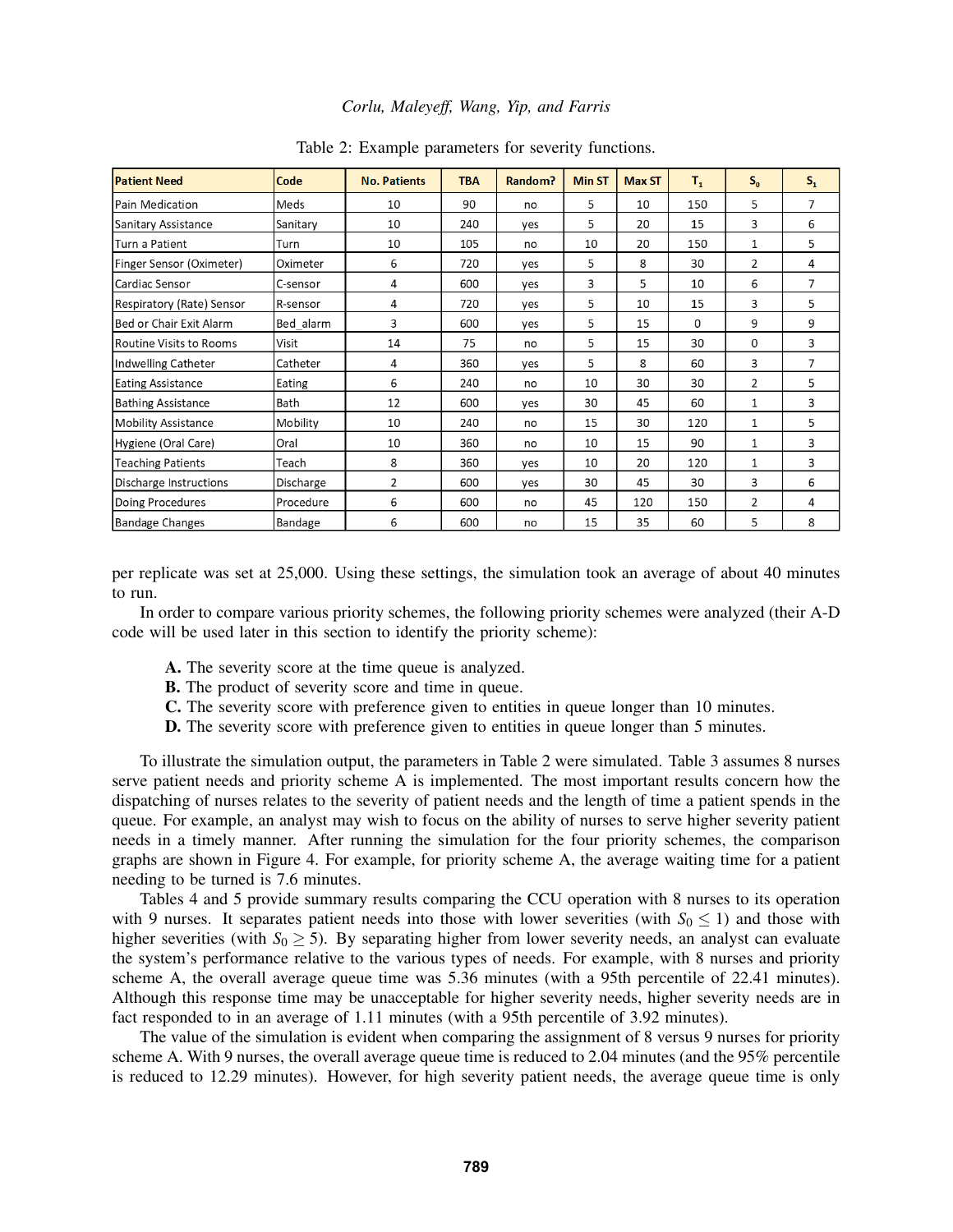| Event     | % Demand | Queue Time<br>Average | Queue Time<br>Std Dev | Queue Time<br>Std Error | Queue Time<br>Median | Queue Time<br>95th% |
|-----------|----------|-----------------------|-----------------------|-------------------------|----------------------|---------------------|
| Visit     | 27.80    | 6.40                  | 7.18                  | 0.03                    | 4.80                 | 20.59               |
| Meds      | 17.90    | 3.14                  | 3.34                  | 0.02                    | 1.87                 | 9.01                |
| Turn      | 14.30    | 6.27                  | 9.09                  | 0.05                    | 3.01                 | 25.43               |
| Sanitarv  | 7.00     | 2.86                  | 3.01                  | 0.02                    | 1.60                 | 8.06                |
| Mobility  | 6.70     | 5.26                  | 7.56                  | 0.06                    | 2.40                 | 20.99               |
| Oral      | 4.70     | 7.07                  | 10.66                 | 0.10                    | 3.35                 | 29.59               |
| Eating    | 4.10     | 3.34                  | 3.63                  | 0.04                    | 1.93                 | 9.93                |
| Teach     | 3.70     | 8.53                  | 13.57                 | 0.14                    | 3.77                 | 37.18               |
| Bath      | 3.40     | 5.91                  | 7.96                  | 0.09                    | 3.34                 | 22.29               |
| Catheter  | 2.00     | 3.01                  | 3.09                  | 0.04                    | 1.86                 | 8.40                |
| Bandage   | 1.70     | 2.52                  | 2.86                  | 0.04                    | 1.07                 | 7.64                |
| Procedure | 1.60     | 3.37                  | 4.02                  | 0.06                    | 1.71                 | 10.40               |
| Oximeter  | 1.50     | 3.68                  | 3.83                  | 0.06                    | 2.59                 | 10.37               |
| C-sensor  | 1.10     | 2.74                  | 2.91                  | 0.05                    | 1.49                 | 7.78                |
| R-sensor  | 1.00     | 3.05                  | 3.17                  | 0.06                    | 1.91                 | 8.66                |
| Bed alarm | 0.90     | 2.84                  | 3.00                  | 0.06                    | 1.53                 | 7.89                |
| Discharge | 0.50     | 3.03                  | 3.14                  | 0.09                    | 1.87                 | 8.31                |
|           |          |                       |                       |                         |                      |                     |

#### <span id="page-8-1"></span>Table 3: Simulation output example.

reduced by 30 seconds to 0.61 minutes. Therefore, a manager will likely be satisfied with a staffing level of 8 nurses.

The results would be interesting to an analyst who wishes to compare priority schemes. In all cases, the average and 95% percentile queue times are improved for lower severity patient needs. However, priority schemes B, C, and D are similar in regards to their affects on the system's performance.

|                 | <b>Average Queue Time (Minutes)</b> |          |                             |          |                          |          |  |  |
|-----------------|-------------------------------------|----------|-----------------------------|----------|--------------------------|----------|--|--|
| <b>Priority</b> | <b>Higher Severity Needs</b>        |          | <b>Lower Severity Needs</b> |          | <b>All Patient Needs</b> |          |  |  |
| Scheme          | 8 Nurses                            | 9 Nurses | 8 Nurses                    | 9 Nurses | 8 Nurses                 | 9 Nurses |  |  |
| A               | 1.11                                | 0.61     | 8.12                        | 2.65     | 5.36                     | 2.04     |  |  |
| B               | 2.43                                | 0.99     | 6.51                        | 2.30     | 5.12                     | 1.94     |  |  |
| C               | 2.92                                | 0.96     | 6.74                        | 2.17     | 5.41                     | 1.90     |  |  |
| D               | 3.06                                | 1.23     | 6.91                        | 2.24     | 5.28                     | 1.93     |  |  |

<span id="page-8-2"></span>Table 4: Comparison of average queue times.

<span id="page-8-3"></span>Table 5: Comparison of 95th percentile of queue times.

|          | 95th Percentile Queue Time (Minutes) |                              |                             |          |                          |          |  |  |
|----------|--------------------------------------|------------------------------|-----------------------------|----------|--------------------------|----------|--|--|
| Priority |                                      | <b>Higher Severity Needs</b> | <b>Lower Severity Needs</b> |          | <b>All Patient Needs</b> |          |  |  |
| Scheme   | 8 Nurses                             | 9 Nurses                     | 8 Nurses                    | 9 Nurses | 8 Nurses                 | 9 Nurses |  |  |
| A        | 3.92                                 | 2.92                         | 31.77                       | 14.08    | 22.41                    | 12.29    |  |  |
| B        | 7.96                                 | 4.36                         | 23.28                       | 11.57    | 19.20                    | 9.91     |  |  |
| C        | 11.78                                | 4.65                         | 24.85                       | 11.18    | 17.91                    | 10.86    |  |  |
| D        | 8.81                                 | 6.23                         | 27.88                       | 10.30    | 19.91                    | 8.74     |  |  |

# <span id="page-8-0"></span>5 CONCLUSION AND FUTURE WORK

In this research, we addressed the problem of dispatching nurses in real time based on a set of patient needs whose priorities are dynamic. A discrete-event simulation with events associated with patient request and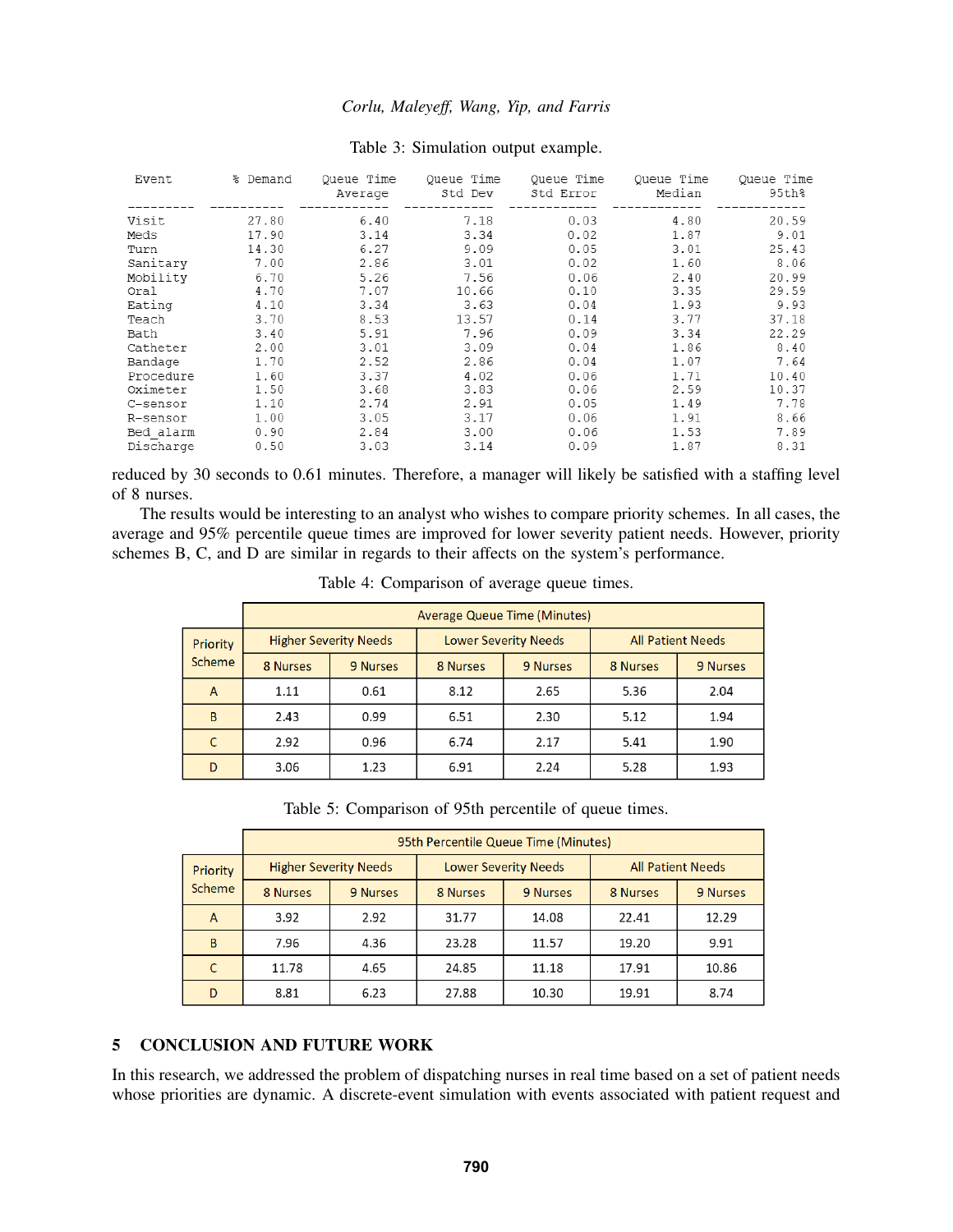



<span id="page-9-5"></span>Figure 4: Average queue times (minutes) by patient need.

nurse availability was built. This effort required the quantification of severity for various patient needs that may increase while the patient awaits service. Potential future work could include analysis of systems where continuity of care is critical. For example, the allocation of 8 nurses or a subset thereof to specific patients can be compared to a system where every nurse satisfies every patient's need. In addition, it would be interesting to evaluate experienced nurses' actions using a machine learning approach. These results could inform future simulations regarding the setting of priority schemes.

## ACKNOWLEDGMENTS

The authors wish to thank Joan Hert, registered nurse, and the Northwestern Medicine Central DuPage Hospital in Winfield, Illinois for their assistance with this project.

### REFERENCES

- <span id="page-9-2"></span>Akbulut, F. P., E. Akkur, A. Akan, and B. S. Yarman. 2014. "A Decision Support System to Determine Optimal Ventilator Settings". *BMC Medical Informatics and Decision Making* 14(3):1–12.
- <span id="page-9-1"></span>Almehdawe, E., B. Jewkes, and Q.-M. He. 2013. "A Markovian Queueing Model for Ambulance Offload Delays". *European Journal of Operational Research* 226(3):602–614.
- <span id="page-9-3"></span>Anchala, R., E. Di Angelantonio, D. Prabhakaran, and O. H. Franco. 2013. "Development and Validation of a Clinical and Computerised Decision Support System for Management of Hypertension (DSS-HTN) at a Primary Health Care (PHC) Setting". *PloS One* 8(11):e79638.
- <span id="page-9-4"></span>Ang, B. Y., S. W. S. Lam, Y. Pasupathy, and M. E. H. Ong. 2018. "Nurse Workforce Scheduling in the Emergency Department: A Sequential Decision Support System Considering Multiple Objectives". *Journal of Nursing Management* 26(4):432–441.
- <span id="page-9-0"></span>Bagheri, M., A. G. Devin, and A. Izanloo. 2016. "An Application of Stochastic Programming Method for Nurse Scheduling Problem in Real World Hospital". *Computers & Industrial Engineering* 96:192–200.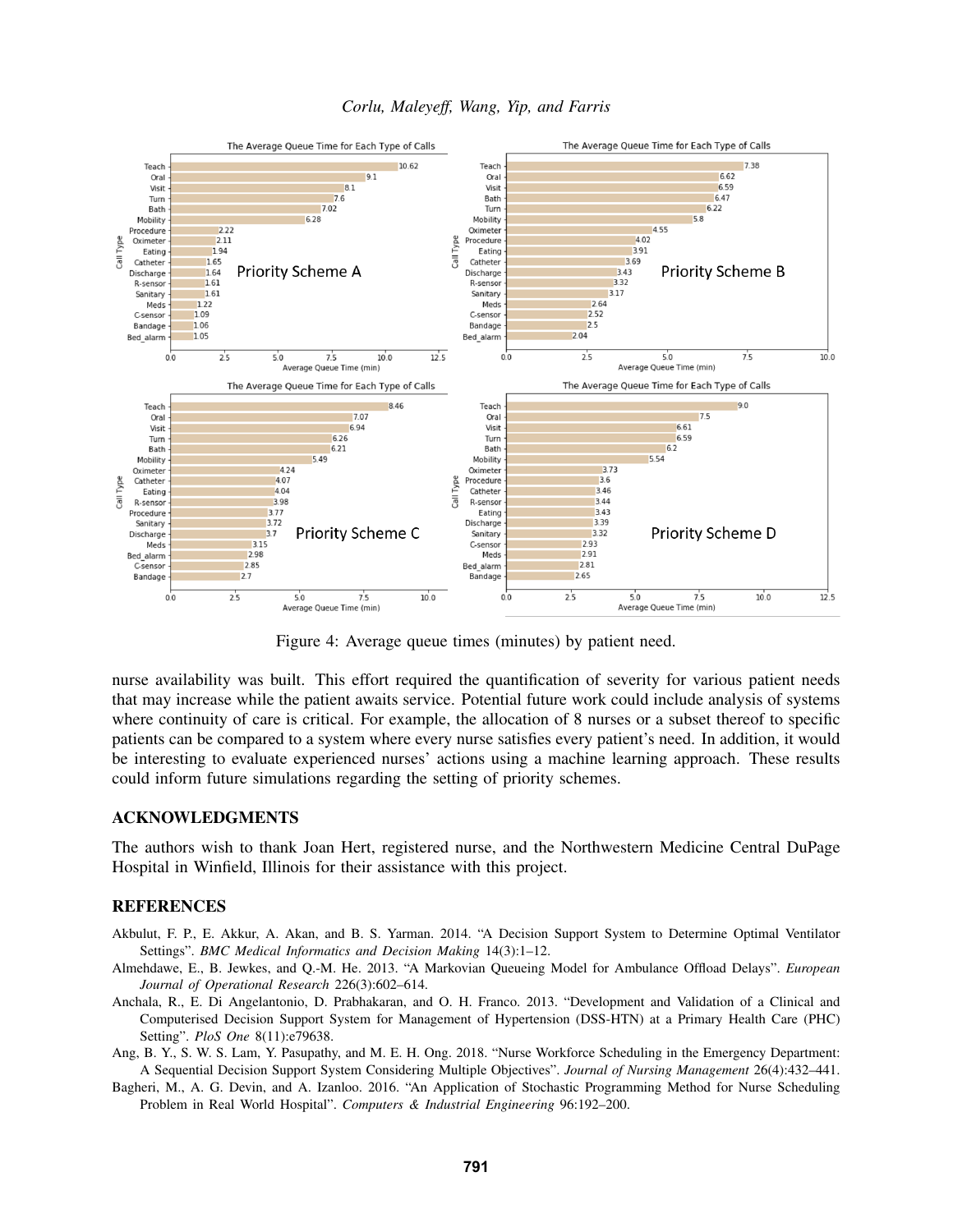- <span id="page-10-4"></span>Bahadori, M., S. M. Mohammadnejhad, R. Ravangard, and E. Teymourzadeh. "Using Queuing Theory and Simulation Model to Optimize Hospital Pharmacy Performance". *Iranian Red Crescent Medical Journal* 16(3):e16807.
- <span id="page-10-5"></span>Belciug, S., and F. Gorunescu. 2015. "Improving Hospital Bed Occupancy and Resource Utilization through Queuing Modeling and Evolutionary Computation". *Journal of Biomedical Informatics* 53:261–269.
- <span id="page-10-19"></span>Berg, B., G. Longley, and J. Dunitz. 2018. "Use of Simulation to Evaluate Resource Assignment Policies in a Multidisciplinary Outpatient Clinic". In *Proceedings of the 2018 Winter Simulation Conference*, edited by M. Rabe, A. Juan, Mustafee, A. Skoogh, S. Jain, and B.Johansson, 2646–2655. Piscataway, New Jersey: Institute of Electrical and Electronics Engineers, Inc.
- <span id="page-10-18"></span>Ceresoli, J. D., and M. E. Kuhl. 2018. "A Simulation Framework for the Design and Analysis of Healthcare Clinics". In *Proceedings of the 2018 Winter Simulation Conference*, edited by M. Rabe, A. Juan, Mustafee, A. Skoogh, S. Jain, and B.Johansson, 2636–2645. Piscataway, New Jersey: Institute of Electrical and Electronics Engineers, Inc.
- <span id="page-10-14"></span>Furian, N., C. Gutschi, D. Neubacher, C. Walker, and M. O'Sullivan. 2019. "The Activity-Entity-Impact Method: Understanding Bottleneck Behavior of Simulation Models Demonstrated by an Emergency Department Model". In *Proceedings of the 2019 Winter Simulation Conference*, edited by N. Mustafee, K.-H. Bae, S. Lazarova-Molnar, M. Rabe, C. Szabo, P. Haas, and Y.-J. Son, 1148–1159. Piscataway, New Jersey: Institute of Electrical and Electronics Engineers, Inc.
- <span id="page-10-15"></span>Garcia-Vicuña, D., F. Mallor, L. Esparza, and P. Mateo. 2019. "A Management Flight Simulator of an Intensive Care Unit". In *Proceedings of the 2019 Winter Simulation Conference*, edited by N. Mustafee, K.-H. Bae, S. Lazarova-Molnar, M. Rabe, C. Szabo, P. Haas, and Y.-J. Son, 1196–1207. Piscataway, New Jersey: Institute of Electrical and Electronics Engineers, Inc.
- <span id="page-10-7"></span>Hagen, M. S., J. K. Jopling, T. G. Buchman, and E. K. Lee. 2013. "Priority Queuing Models for Hospital Intensive Care Units and Impacts to Severe Case Patients". In *AMIA Annual Symposium Proceedings*, 841–850. American Medical Informatics Association.
- <span id="page-10-8"></span>Huang, C. D., J. Goo, R. S. Behara, and A. Agarwal. 2020. "Clinical Decision Support System for Managing COPD-Related Readmission Risk". *Information Systems Frontiers* 22(3):735–747.
- <span id="page-10-0"></span>Kalisch, B. J., and M. Aebersold. 2010. "Interruptions and Multitasking in Nursing Care". *The Joint Commission Journal on Quality and Patient Safety* 36(3):126–132.
- <span id="page-10-1"></span>Kang, Y., S. Kim, and H. Shin. 2010. "A Dispatching Algorithm for Parallel Machines with Rework Processes". *Journal of the Operational Research Society* 61(1):144–155.
- <span id="page-10-12"></span>Kihlgren, A., F. Svensson, C. Lövbrand, M. Gifford, and A. Adolfsson. 2016. "A Decision Support System (DSS) for Municipal Nurses Encountering Health Deterioration among Older People". *BMC Nursing* 15(63):1–10.
- <span id="page-10-3"></span>Klemets, J., and K. De Moor. 2015. "Patient Responsibility Reallocation: a User-centered Approach to Support Nurses' Handling of Nurse Calls". *Personal and Ubiquitous Computing* 19(3-4):601–621.
- <span id="page-10-6"></span>Komashie, A., A. Mousavi, P. J. Clarkson, and T. Young. 2015. "An Integrated Model of Patient and Staff Satisfaction Using Queuing Theory". *IEEE Journal of Translational Engineering in Health and Medicine* 3:1–10.
- <span id="page-10-11"></span>Lin, H.-C., H.-C. Wu, C.-H. Chang, T.-C. Li, W.-M. Liang, and J.-Y. W. Wang. 2011. "Development of a Real-time Clinical Decision Support System upon the Web Mvc-based Architecture for Prostate Cancer Treatment". *BMC Medical Informatics and Decision Making* 11(1):16.
- <span id="page-10-10"></span>López, M. M., M. M. López, I. de la Torre Díez, J. C. P. Jimeno, and M. López-Coronado. 2016. "A Mobile Decision Support System for Red Eye Diseases Diagnosis: Experience with Medical Students". *Journal of Medical Systems* 40(6):1–10.
- <span id="page-10-17"></span>Morrice, D. J., J. F. Bard, H. Mehta, S. Sahoo, N. B. Arunachalam, and P. Venkatraman. 2018. "Using Simulation to Design a Worklife Integrated Practice Unit". In *Proceedings of the 2018 Winter Simulation Conference*, edited by M. Rabe, A. Juan, Mustafee, A. Skoogh, S. Jain, and B.Johansson, 2624–2635. Piscataway, New Jersey: Institute of Electrical and Electronics Engineers, Inc.
- <span id="page-10-2"></span>Najafi, M., K. Eshghi, and S. de Leeuw. 2014. "A Dynamic Dispatching and Routing Model to Plan/Re-plan Logistics Activities in Response to an Earthquake". *OR Spectrum* 36(2):323–356.
- <span id="page-10-9"></span>Noronha, K., U. R. Acharya, K. Nayak, S. Kamath, and S. Bhandary. 2013. "Decision Support System for Diabetic Retinopathy Using Discrete Wavelet Transform.". *Proceedings of the Institution of Mechanical Engineers. Part H: Journal of Engineering in Medicine* 227(3):251–261.
- <span id="page-10-16"></span>Pepino, A., A. Torri, A. Mazzitelli, and O. Tamburis. 2015. "A Simulation Model for Analyzing the Nurse Workload in a University Hospital Ward". In *Proceedings of the 2015 Winter Simulation Conference*, edited by L. Yilmaz, W. K. V. Chan, I. Moon, T. M. K. Roeder, C. Macal, and M. D. Rossetti, 1367–1378. Piscataway, New Jersey: Institute of Electrical and Electronics Engineers, Inc.
- <span id="page-10-13"></span>Prabhu, V. G., K. Taaffe, and R. Pirrallo. 2019. "Patient Care Management for Physicians: Reducing Handoffs in the ED". In *Proceedings of the 2019 Winter Simulation Conference*, edited by N. Mustafee, K.-H. Bae, S. Lazarova-Molnar, M. Rabe, C. Szabo, P. Haas, and Y.-J. Son, 1126–1136. Piscataway, New Jersey: Institute of Electrical and Electronics Engineers, Inc.